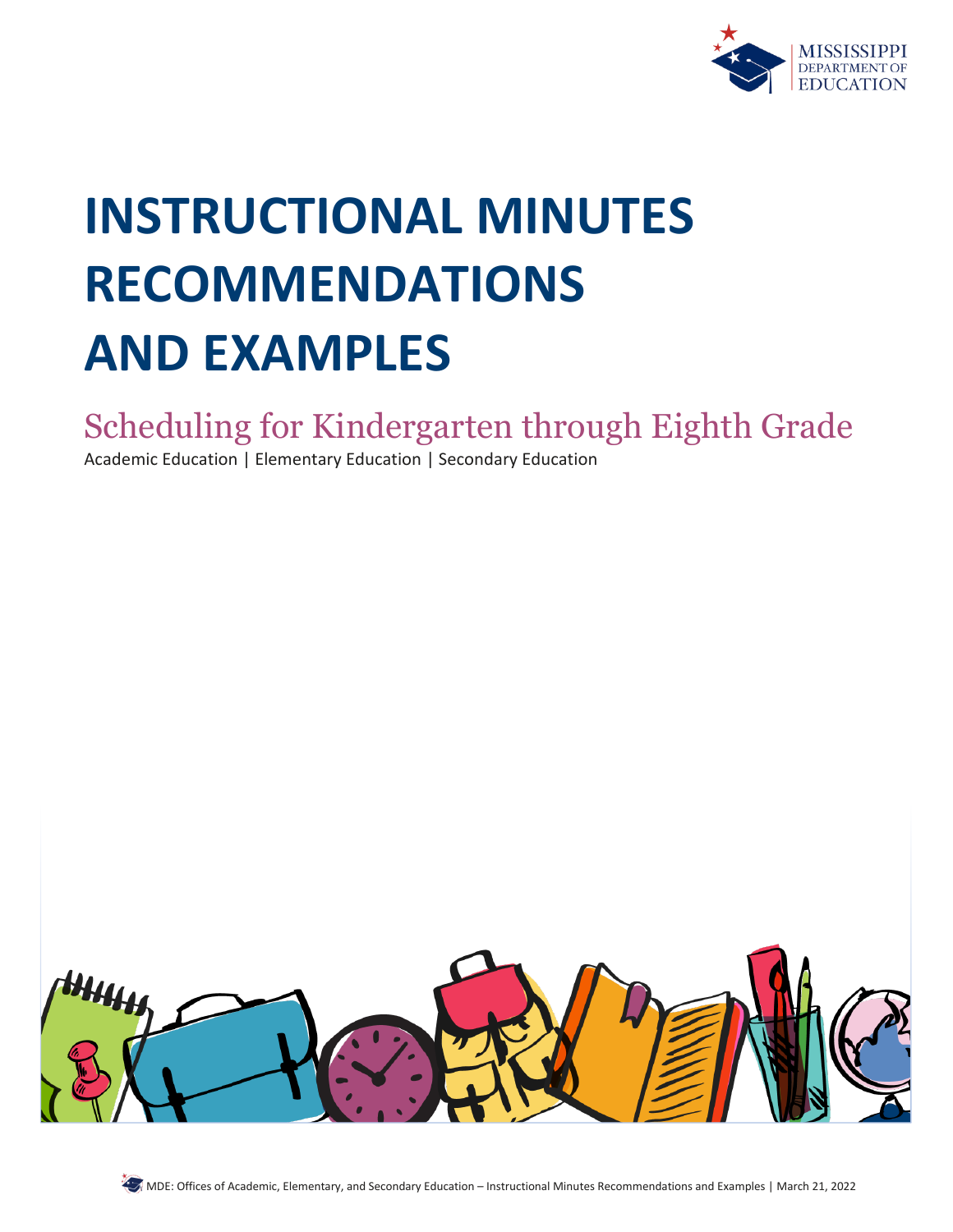## **INSTRUCTIONAL MINUTES RECOMMENDATIONS AND EXAMPLES Scheduling for K-8**

## **Introduction**

Each minute of the school day is critical to building knowledge, fostering student motivation, and driving student outcomes. To make the most of the allotted time, teachers must first develop engaging lessons that meet the various needs of students. This requires teachers to collaborate, plan, and reflect outside of instructional time. Effective school schedules maximize the time teachers spend with their students while recognizing teachers' additional responsibilities beyond instruction (Bennet, Partelow.2017).

#### **Purpose**

The purpose of this document is to provide recommendations for instructional minutes and sample schedules for each grade level to maximize instructional time and improve student outcomes. The *Mississippi Public Schools Accountability Standards* include several process standards directly related to instructional time and instructional planning time.

[https://www.mdek12.org/sites/default/files/pdf\\_version\\_of\\_ms\\_public\\_accountability\\_2021.pdf](https://www.mdek12.org/sites/default/files/pdf_version_of_ms_public_accountability_2021.pdf)

- **13.1** The teaching day must provide at least 330 minutes of instruction per day. Miss. Code Ann. 37-13- 67.
- **13.2** The school district must ensure that during the academic school year a minimum of 140 hours of instruction is provided for each Carnegie unit of credit offered and 70 hours for each one-half (½) unit offered, except for remedial instructional programs, dual enrollment/dual credit, correspondence courses, MS Virtual Public-School courses, and innovative programs authorized by the State Board of Education.
- **14** As noted under standard **14**, Students enrolled in grades 7-12 may be awarded a Carnegie unit credit provided the course content is a Carnegie unit bearing course in the current edition of the Approved Courses for the Secondary Schools of Mississippi Manual.
- **24.1** If the school utilizes a traditional six-period or seven-period day schedule, the **instructional planning** time provided for secondary teachers is a minimum of 225 minutes per week, exclusive of lunch period. If the school utilizes any form of a modular/block schedule, the instructional planning time provided is a minimum of either 225 minutes per week or an average of 225 minutes per week per instructional cycle, exclusive of lunch period.
- **24.2 Instructional planning** time for the elementary school teacher is no less than 150 minutes per week, exclusive of lunch period.
- **27.1** In any configuration of grades K-8, the curriculum must include 150 minutes of activity-based instruction per week and 45 minutes of instruction in health education per week.

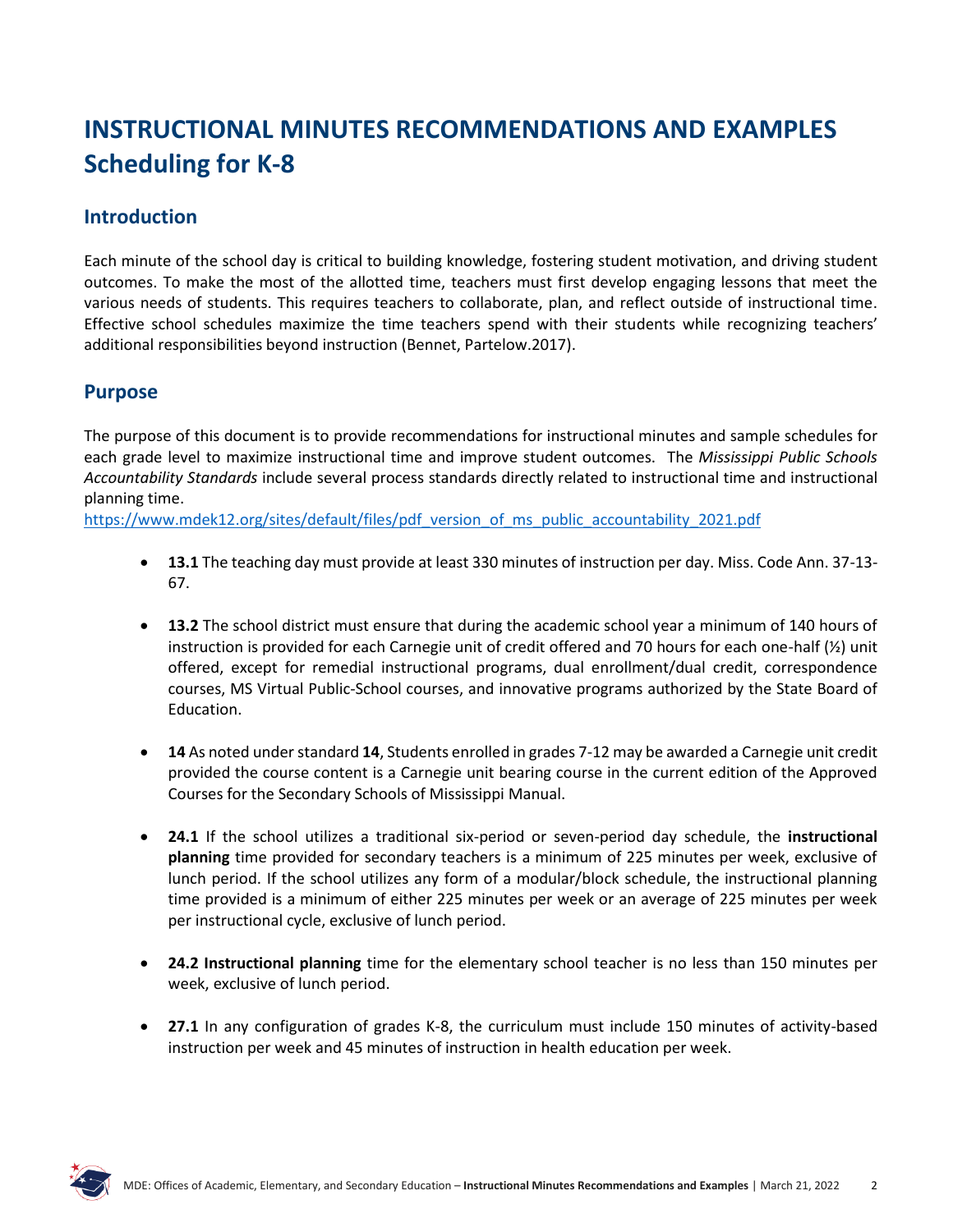- **27.2** Implementation of the activity-based instruction must meet or exceed the standards as approved by the State Board of Education.
- **27.3** A regular classroom teacher may provide instruction in the arts, health education, and physical education in a self-contained classroom setting

## **K-8 Requirement(s) and Recommendation(s)**

- The Literacy Based Promotion Act (LBPA) recommends that students in kindergarten through grade 3 be provided a minimum of ninety (90) minutes daily of evidence-based, scientifically research-based reading instruction that includes phonemic awareness, phonics, fluency, vocabulary and comprehension during regular school hours of ELA[/Literacy instruction.](https://www.mdek12.org/sites/default/files/Offices/MDE/OAE/OEER/Literacy/11.13.19_literacy_block_formatted.pdf) The National Reading Panel Report research suggests students in kindergarten through grade 3 receive at least 90 minutes of uninterrupted reading instruction each day to become strong readers. Additionally, it is best practice for students in  $4<sup>th</sup>$  and  $5<sup>th</sup>$  grade to receive at least 90 minutes of reading instruction which may be integrated with science and social studies.
- The LBPA requires that students who are deficient in reading a minimum of ninety (90) minutes daily of evidence-based, scientifically research-based reading instruction that includes phonemic awareness, phonics, fluency, vocabulary, and comprehension during regular school hours.
- It is best practice that students in first grade through grade 5 receive a minimum of ninety (90) minutes during regular school hours of daily evidence-based [Math instruction.](https://mdek12.org/secondaryeducation/mathematics/Instructional-Planning-Guides-for-Mathematics-K-12)
- [Computer Science](https://legiscan.com/MS/text/HB633/id/2291429) Legislation requires that **beginning 2022-2023**:(a)Each local school district shall provide that all middle schools in its school system offer instruction in foundations of computer science;(b) Each local school district shall provide that fifty percent (50%) of elementary schools in its school system offer a minimum of one (1) hour of instruction in computer science each week; (c) Each charter school that serves middle or high school students shall offer a course in computer science; and (d) Each charter school that serves elementary school students shall offer instruction in computer science.

**Beginning in the 2023-2024** school year: (a) Each local school district shall provide that at least fifty percent (50%) of the high schools in its school system offer a course in computer science; (b) Each local school district shall provide that all elementary schools in its school system offer a minimum of one (1) hour of instruction in exploratory computer science each week.

**Beginning in the 2024-2025** school year, each local school district shall provide that all schools in its school system offer instruction in computer science.

High Dosage Tutoring and Intensive Interventions are two strategies that can be utilized to support students in the classroom. Teachers should review available data on each student to determine what is the appropriate level of support.

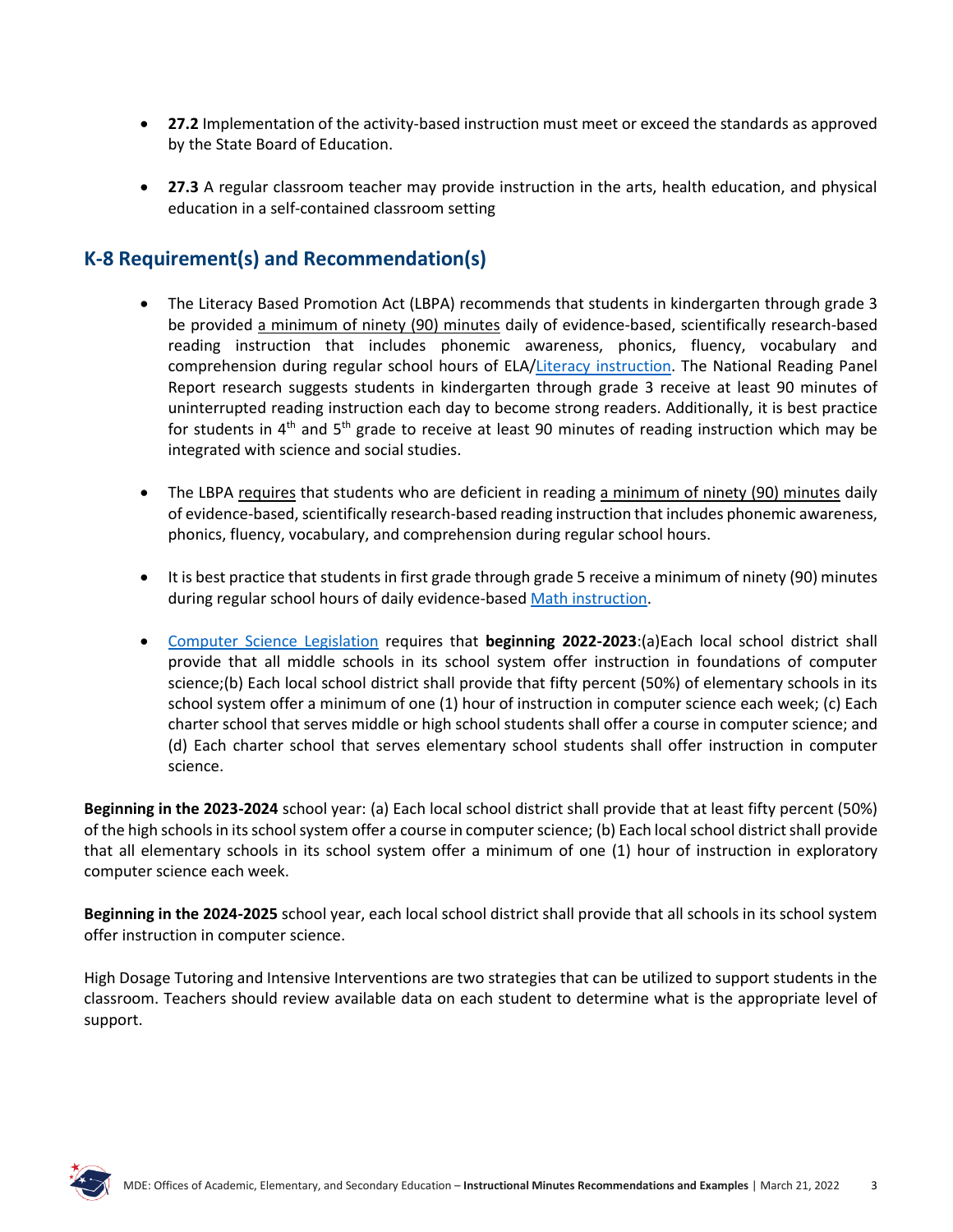## **Additional Considerations**

**English Learners (ELs)** are a diverse population, representing many varied formal schooling backgrounds. Some students might have had interrupted schooling and not be able to read or write in their native language. Other students might have been enrolled in schools where they learned English in preparation for a move to the U.S. The length of time that students take to learn English also varies and is dependent on a variety of factors. It is essential that effective high-quality Tier 1 instructional strategies and differentiation are utilized to meet the special needs of ELs to ensure the success of our students. Typically, strategies that work best for ELs also benefit struggling native English-speaking students. It is also necessary to understand that while EL services should be implemented at all levels of the Tier process, they do not take the place of high-quality Tier I instruction and do not serve as an intervention (Tier II or III) for struggling students. It is essential that ELs receive all services that they may be eligible for with adequate time allotted for these supports. This document contains examples of schedules that may be used in a self-contained classroom  $(1<sup>st</sup> grade)$  and a departmentalized  $(4<sup>th</sup> grade)$  classroom setting.

Resources to assist in planning and scheduling EL supports include:

**[English Learner Guidelines: Regulations, Funding Guidance and](https://www.mdek12.org/sites/default/files/Offices/MDE/OAE/OEER/EL/EL%20Guidance%2C%20Funding%2C%20and%20Instructional%20Supports_combinedAug2018.pdf) Instructional Supports**

#### **[Supporting High-Quality Instruction for English Learners in Onsite, Hybrid, and Remote Learning Environments](https://www.mdek12.org/sites/default/files/Offices/MDE/OAE/OEER/EL/ms_supporting_high-quality_instruction_for_english_learners_ms.pdf)**

**High Dosage Tutoring (HDT)** is a method of providing support to students which should focus on specific, core academic standards. It should be delivered in a small group (no more than 1:4) or one-on-one setting. High Dosage Tutoring may be used for *any student* who has been identified as needing additional support or enrichment. It can be carried out by school staff, retired teachers, community volunteers, college students, outside organizations, etc. Documentation should occur for High Dosage Tutoring that explains what skill/standard the student is developing, what approaches are being utilized, and how they are progressing towards mastery of that skill/standard. It should occur at least 2 to 3 days per week for 30 minutes for each session. Tutors may need to adjust their instruction as students' progress. It is recommended that tutors communicate with those involved in providing classroom instruction to the students.

While High Dosage Tutoring focuses on academic standards, **Intensive Interventions** target deficit skills that are the foundation of lifelong learning. These interventions are provided by school staff that are experienced in the academic or behavioral area and may include the classroom teacher, school interventionist, dyslexia therapist, etc. The person selected to provide the interventions should be the person in the **school that is the most qualified to**  provide evidence-based strategies that are explicit and systematic. Students identified for Intensive Intervention are those with the most severe and persistent academic and/or behavioral needs. It is recommended that Intensive Interventions occur daily for 45-60 minutes. The details of the intervention implementation and progress monitoring are key components of interventions success and specific documentation must be completed to document the evidence-based strategies occurring during the intervention time. A team of professionals working closely with the student should continuously collect and analyze data to modify instruction.

Three resources to assist you in planning and scheduling tutorial sessions include:

**Accelerating Student Learning with [High-Dosage](https://annenberg.brown.edu/sites/default/files/EdResearch_for_Recovery_Design_Principles_1.pdf) Tutoring (brown.edu)**

**[District-Guidebook-for-Launching-Tutoring-Programs-in-Partnership-with-Community-Organizations \(1\).pdf](file:///C:/Users/kbent/Downloads/District-Guidebook-for-Launching-Tutoring-Programs-in-Partnership-with-Community-Organizations%20(1).pdf)**

**[Diploma Matters: Educational Opportunity Audit & Blueprint for Action Resources -](https://west.edtrust.org/diploma-matters-educational-opportunity-audit-blueprint-for-action-resources/) The Education Trust - West [\(edtrust.org\)](https://west.edtrust.org/diploma-matters-educational-opportunity-audit-blueprint-for-action-resources/)**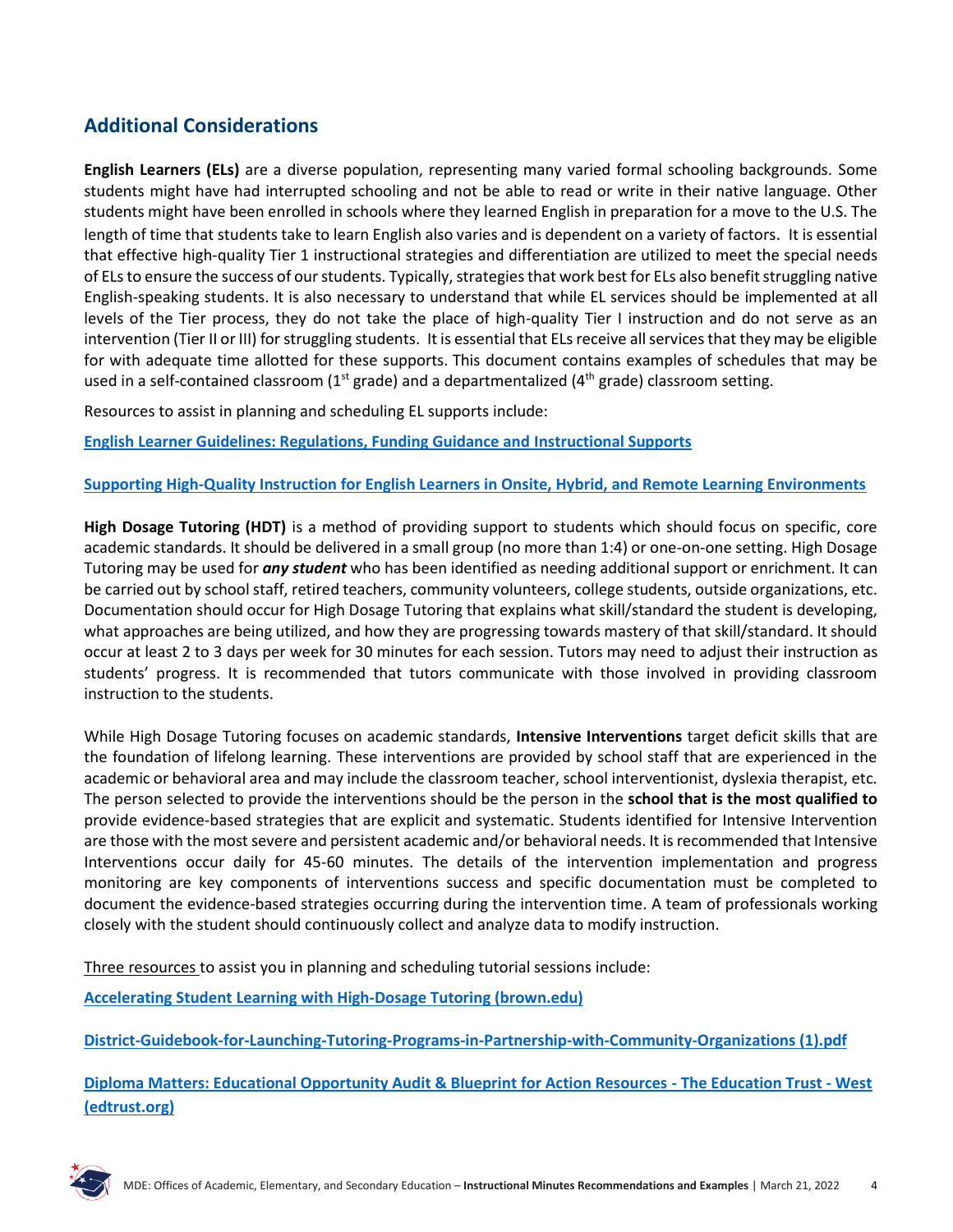## **SAMPLE KINDERGARTEN FULL DAY SCHEDULE**

[Kindergarten Guidelines](https://www.mdek12.org/sites/default/files/apa_k_guidelines_final_9-20-18.pdf) (2018) **|** Instructional Time Required: 330 minimum **|** Center time: 120 minimum **|**  Physical Activity: 30 minimum/60 maximum **|** Health: 45 minutes minimum per week

| <b>TIME</b>     | <b>ACTIVITY</b>                                                                             | <b>MINUTES</b> |
|-----------------|---------------------------------------------------------------------------------------------|----------------|
| $7:00 - 7:30$   | Arrival/Breakfast/Free Choice Centers                                                       |                |
| $7:30 - 8:00$   | Morning Meeting/ Social Emotional Learning/ Intervention                                    | 30 minutes     |
| $8:00 - 8:25$   | Literacy Block: Whole Group 1                                                               | 25 minutes     |
| $8:25 - 9:30$   | <b>Small Groups/Learning Centers</b>                                                        | 65 minutes     |
| $9:30 - 10:15$  | Extension Class (Specials): P.E., Music, Library                                            | 45 minutes     |
| $10:15 - 10:40$ | Math - Whole Group 2                                                                        | 25 minutes     |
| $10:40 - 11:05$ | Lunch                                                                                       | 25 minutes     |
| $11:05 - 12:25$ | Small Groups/Learning Centers Differentiated Instruction Block -<br>Intervention/Enrichment | 80 minutes     |
| $12:25 - 1:00$  | P.E./Recess                                                                                 | 35 minutes     |
| $1:00 - 1:30$   | Whole Group 3 (Science/Social Studies)                                                      | 30 minutes     |
| $1:30 - 2:00$   | Integrated Learning Centers (Math)                                                          | 30 minutes     |
| $2:00 - 2:20$   | Integrated Learning Centers (Health/Social Studies/Science)<br>20 minutes                   |                |
| $2:20 - 2:45$   | Learning Centers/Read-Aloud/ or Computer Science Closure for the<br>25 minutes<br>Day       |                |
| $2:45 - 3:00$   | Dismissal                                                                                   |                |

\* **27.1** In any configuration of grades K-8, the curriculum must include 150 minutes of activity-based instruction per week and 45 minutes of instruction in health education per week.

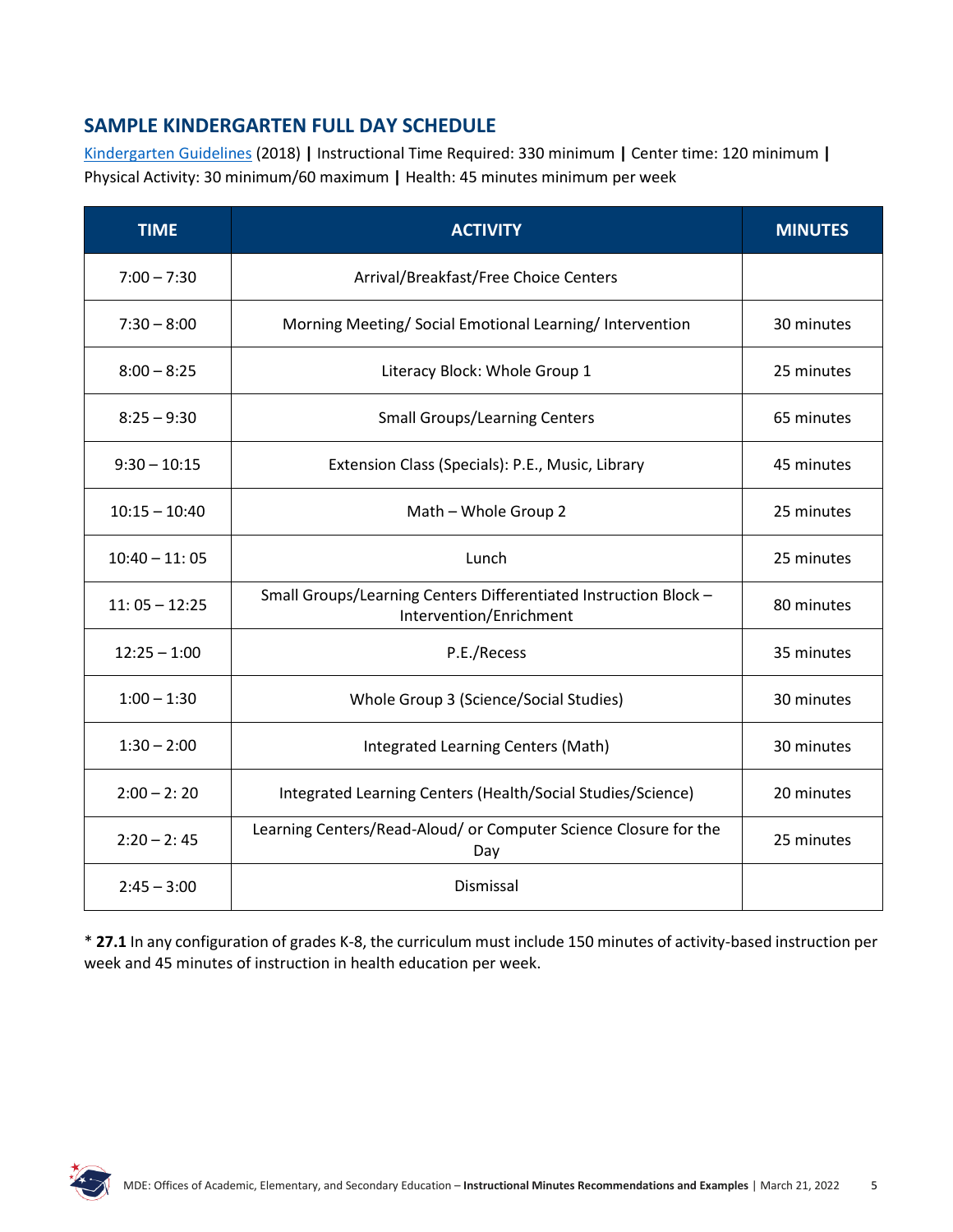## **SAMPLE 1ST GRADE FULL DAY SCHEDULE**

| <b>TIME</b>     | <b>ACTIVITY</b>                                                   | <b>MINUTES</b>    |
|-----------------|-------------------------------------------------------------------|-------------------|
| $7:30 - 8:00$   | Morning Meeting/ Social Emotional Learning/ Intervention          | 30 minutes        |
| $8:00 - 9:30$   | Literacy Block - Whole/Small Groups                               | 90 minutes        |
| $9:30 - 10:00$  | ***Writing                                                        | 30 minutes        |
| $10:00 - 10:50$ | Math - Whole Group                                                | 50 minutes        |
| $10:50 - 11:20$ | Lunch                                                             | 30 minutes        |
| $11:20 - 11:50$ | *** Differentiated Instruction Block Intervention/Enrichment      | 30 minutes        |
| $11:50 - 12:10$ | *Activity-based instruction/ Flexible Scheduling                  | $15 - 20$ minutes |
| $12:10 - 12:50$ | Math - Small Groups                                               | 40 minutes        |
| $12:50 - 1:30$  | Extension Class (Specials): Music Visual Art, P.E., Library, etc. | 40 minutes        |
| $1:30 - 2:20$   | ***Social Studies/Science                                         | 50 minutes        |
| $2:20 - 2:50$   | **Computer Science/ Health/ Review and Closure of the Day<br>***  | 30 minutes        |
| $2:50 - 3:00$   | Dismissal                                                         |                   |

\* **27.1** In any configuration of grades K-8, the curriculum must include 150 minutes of activity-based instruction per week and 45 minutes of instruction in health education per week.

**\*\*Computer Science Legislation** passed in 2021 requires elementary schools to provide a minimum of one (1) hour of instruction in computer science each week

\*\*\*Possible options for scheduling EL services  $(1<sup>st</sup> - 3<sup>rd</sup>$  grade). Note that time allotment for EL services vary depending on the student's goals for language acquisition as listed in the student's individualized language service plans and will not necessarily be scheduled every day. If used in the ELA block, EL services should not take the entire block of time. EL teachers and general education teachers are encouraged to collaborate for lesson planning to best support EL students.

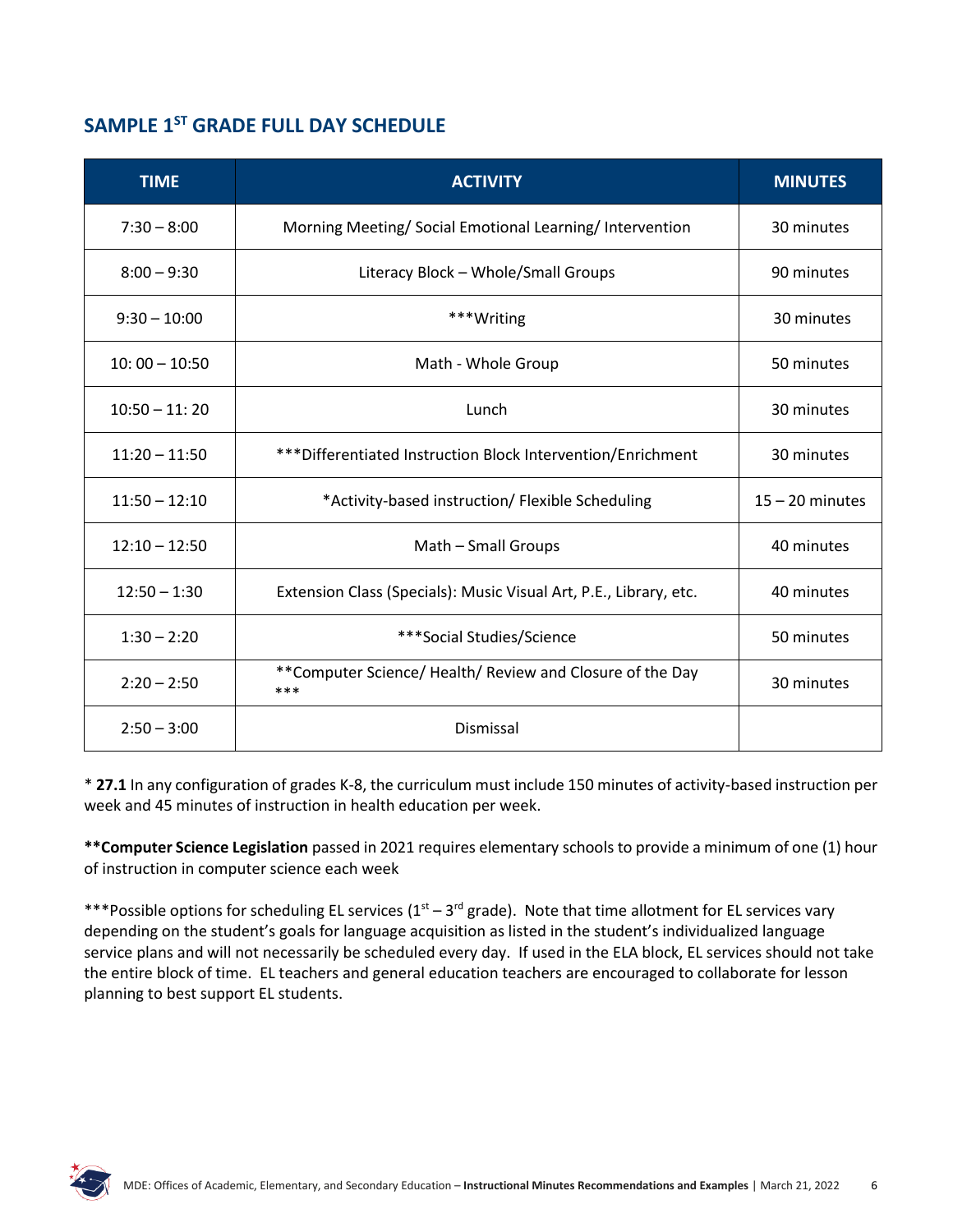## **SAMPLE 2ND GRADE FULL DAY SCHEDULE**

| <b>TIME</b>     | <b>ACTIVITY</b>                                                                    | <b>MINUTES</b>    |
|-----------------|------------------------------------------------------------------------------------|-------------------|
| $7:30 - 8:00$   | Morning Meeting/Social Emotional Learning/Intervention                             | 30 minutes        |
| $8:00 - 9:30$   | Literacy Block - Whole/Small Groups                                                | 90 minutes        |
| $9:30 - 10:00$  | Writing                                                                            | 30 minutes        |
| $10:00 - 10:50$ | Math - Whole Group                                                                 | 50 minutes        |
| $10:50 - 11:20$ | Lunch                                                                              | 30 minutes        |
| $11:20 - 11:50$ | Differentiated Instruction Block Intervention/Enrichment                           | 30 minutes        |
| $11:50 - 12:10$ | * Activity-based instruction, flexible scheduling                                  | $15 - 20$ minutes |
| $12:10 - 12:50$ | Math - Small Groups                                                                | 40 minutes        |
| $12:50 - 1:30$  | Extension Class (Specials): Music, Visual Art, P.E., Library, and<br>Computer etc. | 40 minutes        |
| $1:30 - 2:20$   | Social Studies/Science                                                             | 50 minutes        |
| $2:20 - 2:50$   | **Computer Science/ Health/ Review and Closure of the Day                          | 30 minutes        |
| $2:50 - 3:00$   | Dismissal                                                                          |                   |

\* **27.1** In any configuration of grades K-8, the curriculum must include 150 minutes of activity-based instruction per week and 45 minutes of instruction in health education per week.

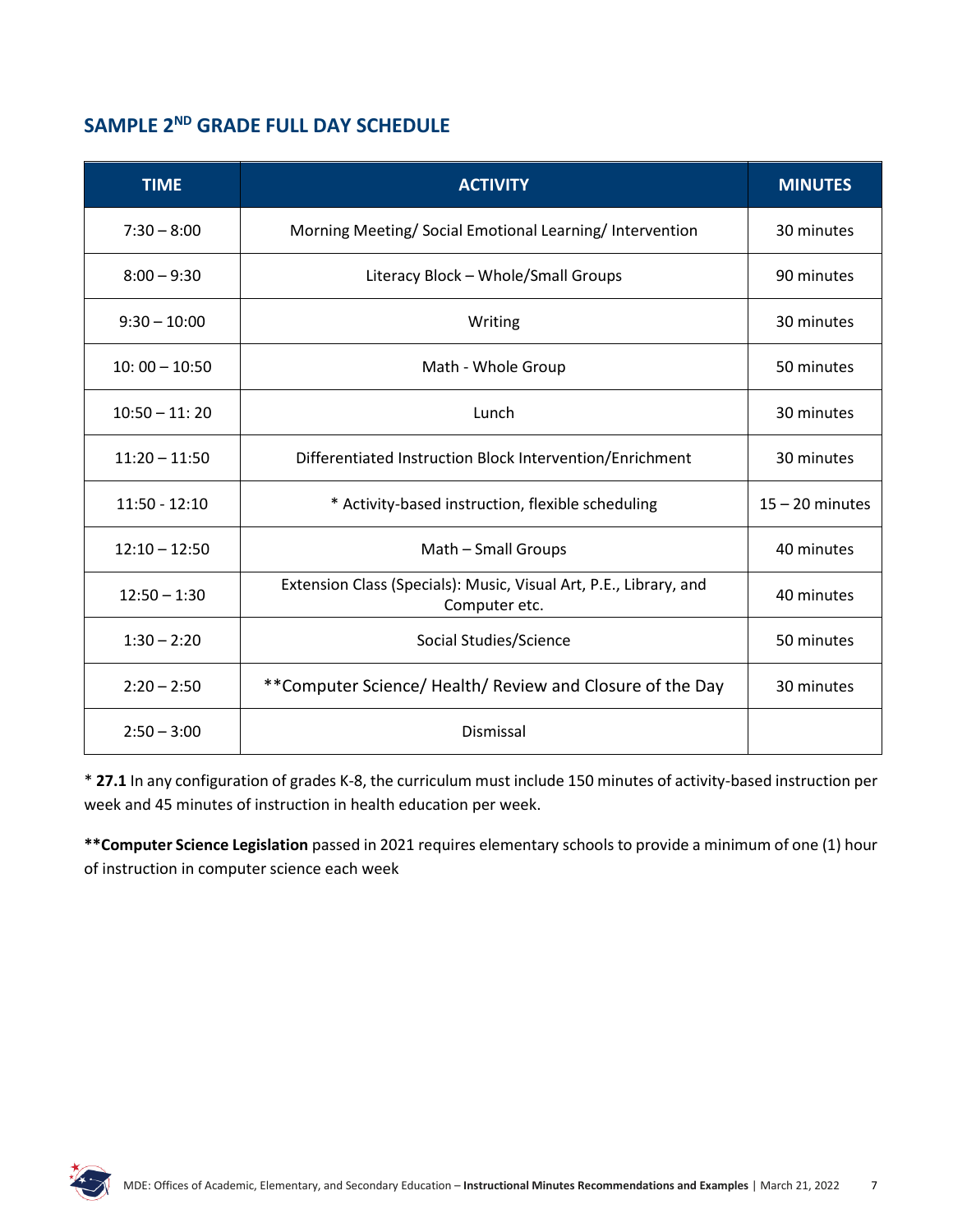## **SAMPLE 3RD GRADE FULL DAY SCHEDULE**

| <b>TIME</b>     | <b>ACTIVITY</b>                                                    | <b>MINUTES</b>    |
|-----------------|--------------------------------------------------------------------|-------------------|
| $7:30 - 8:00$   | Morning Meeting/ Social Emotional Learning/ Intervention           | 30 minutes        |
| $8:00 - 9:30$   | Literacy Block - Whole/Small Groups                                | 90 minutes        |
| $9:30 - 10:00$  | Writing                                                            | 30 minutes        |
| $10:00 - 10:50$ | Math - Whole Group                                                 | 50 minutes        |
| $10:50 - 11:20$ | Lunch                                                              | 30 minutes        |
| $11:20 - 11:50$ | Differentiated Instruction Block Intervention/Enrichment           | 30 minutes        |
| $11:50 - 12:10$ | * Activity-based instruction, flexible scheduling                  | $15 - 20$ minutes |
| $12:10 - 12:50$ | Math - Small Groups                                                | 40 minutes        |
| $12:50 - 1:30$  | Extension Class (Specials): Music, Visual Art, P.E., Library, etc. | 40 minutes        |
| $1:30 - 2:20$   | Social Studies/Science                                             | 50 minutes        |
| $2:20 - 2:50$   | ** Computer Science/Health/ Closure/ Review of the Day             | 30 minutes        |
| $2:50 - 3:00$   | Dismissal                                                          | 10 minutes        |

\* **27.1** In any configuration of grades K-8, the curriculum must include 150 minutes of activity-based instruction per week and 45 minutes of instruction in health education per week.

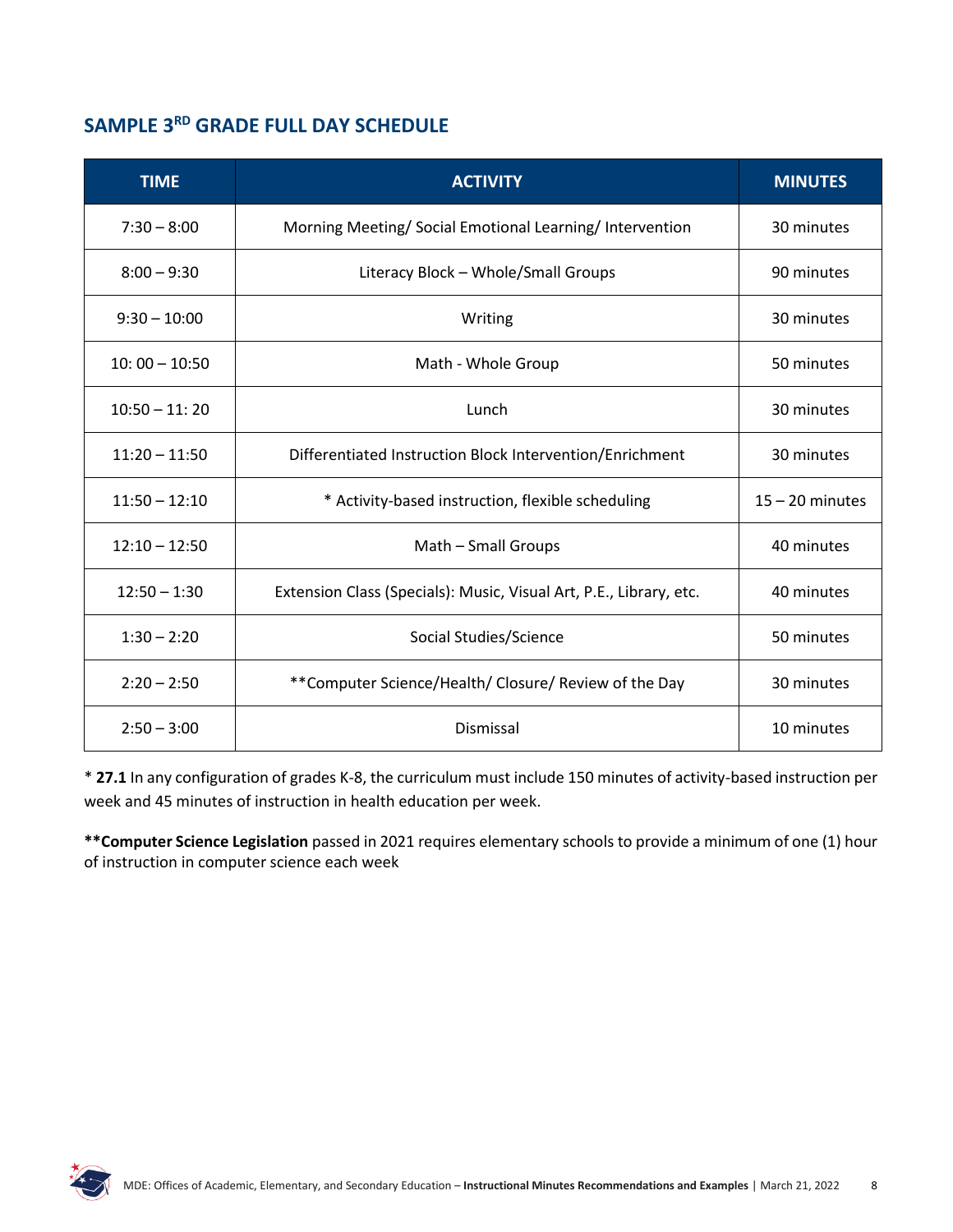## **SAMPLE 4TH GRADE ELA/SOCIAL STUDIES (SS) TEAM-TEACHING SCHEDULE**

| <b>TIME</b>     | <b>ACTIVITY</b>                                                                           | <b>MINUTES</b> |
|-----------------|-------------------------------------------------------------------------------------------|----------------|
| $7:30 - 7:45$   | Bell Ringer/Remediation Activity/Review                                                   | 15 minutes     |
| $7:45 - 9:15$   | ELA/Literacy - SS integration, Whole/Small Group, Writing, etc.                           | 90 minutes     |
| $9:15 - 9:55$   | ***SS Integration cont.                                                                   | 40 minutes     |
| $9:55 - 10:25$  | *** Differentiated Instruction Block- Interventions/Enrichment                            | 30 minutes     |
| $10:25 - 11:05$ | Extension Class (Specials): Music, Visual Art Library, P.E., ** Computer<br>Science, etc. | 40 minutes     |
| $11:05 - 11:10$ | Transition                                                                                | 5 minutes      |
| <b>BLOCK 2</b>  |                                                                                           |                |
| $11:10 - 11:25$ | Bell Ringer/Remediation Activity/Review                                                   | 15 minutes     |
| $11:25 - 12:05$ | ELA/Literacy - SS integration, Whole/Small Group, Writing etc.                            | 40 minutes     |
| $12:05 - 12:35$ | Lunch                                                                                     | 30 minutes     |
| $12:35 - 1:25$  | ELA/Literacy - SS integration, Whole/Small Group, Writing etc.                            | 50 minutes     |
| $1:25 - 2:05$   | ***SS Integration cont.                                                                   | 40 minutes     |
| $2:05 - 2:35$   | *** Differentiated Instruction Block - Interventions/Enrichment                           | 30 minutes     |
| $2:35 - 2:50$   | *Activity-based instruction/Health<br>***                                                 | 15 minutes     |
| $2:50 - 3:00$   | Dismissal /Health/ Social Emotional Learning, etc.                                        | 10 minutes     |

\* **27.1** In any configuration of grades K-8, the curriculum must include 150 minutes of activity-based instruction per week and 45 minutes of instruction in health education per week.

**\*\*Computer Science Legislation** passed in 2021 requires elementary schools to provide a minimum of one (1) hour of instruction in computer science each week

\*\*\*Possible options for scheduling EL services. Note that time allotment for EL services vary depending on the student's goals for language acquisition as listed in the student's individualized language service plans and will not necessarily be scheduled every day. EL teachers and general education teachers are encouraged to collaborate for lesson planning to best support EL students.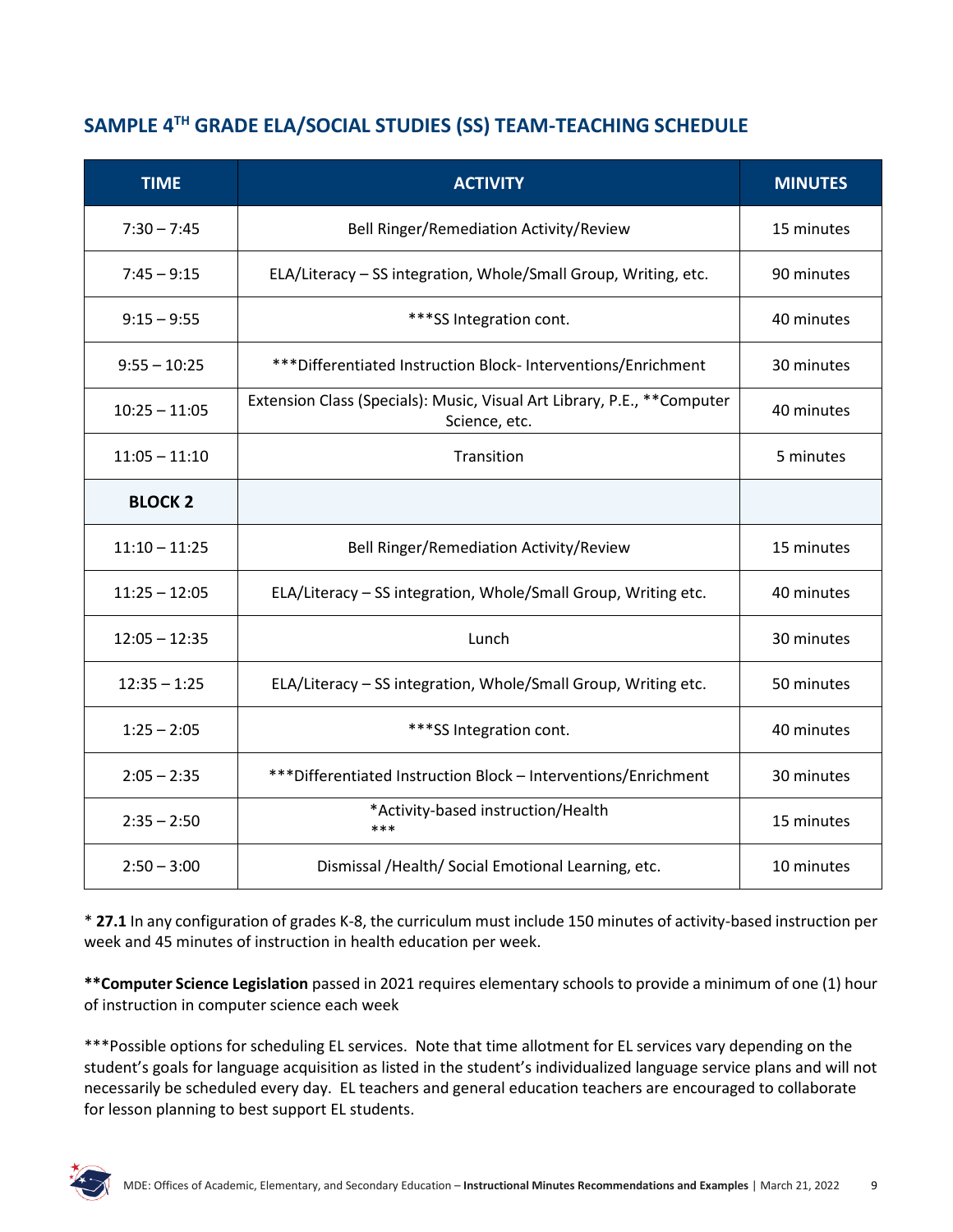## **SAMPLE 4TH GRADE MATH/SCIENCE TEAM-TEACHING SCHEDULE**

| <b>TIME</b>     | <b>ACTIVITY</b>                                                        | <b>MINUTES</b> |
|-----------------|------------------------------------------------------------------------|----------------|
| $7:30 - 7:45$   | Bell Ringer/Remediation Activity/Review                                | 15 minutes     |
| $7:45 - 9:15$   | Math-Whole/Small Group Instruction                                     | 90 minutes     |
| $9:15 - 9:55$   | Science                                                                | 40 minutes     |
| $9:55 - 10:25$  | Science/Differentiated Instruction Block - Interventions/Enrichment    | 30 minutes     |
| $10:25 - 11:05$ | Specials - ** Computer Science, P.E., Music, Visual Art, Library, etc. | 40 minutes     |
| $11:05 - 11:10$ | Transition                                                             | 5 minutes      |
| <b>BLOCK 2</b>  |                                                                        |                |
| $11:10 - 11:25$ | Bell Ringer/Remediation Activity/Review                                | 15 minutes     |
| $11:25 - 12:05$ | Math Instruction, Whole/ Small Groups                                  | 40 minutes     |
| $12:05 - 12:35$ | Lunch                                                                  | 30 minutes     |
| $12:35 - 1:25$  | Math Instruction Whole/ Small Groups                                   | 50 minutes     |
| $1:25 - 2:05$   | Science                                                                | 40 minutes     |
| $2:05 - 2:35$   | Science/Differentiated Instruction Block                               | 30 minutes     |
| $2:35 - 2:50$   | *Activity-based instruction/ Health<br>15 minutes                      |                |
| $2:50 - 3:00$   | 10 minutes<br>Dismissal /Health/ Social Emotional Learning             |                |

\* **27.1** In any configuration of grades K-8, the curriculum must include 150 minutes of activity-based instruction per week and 45 minutes of instruction in health education per week.

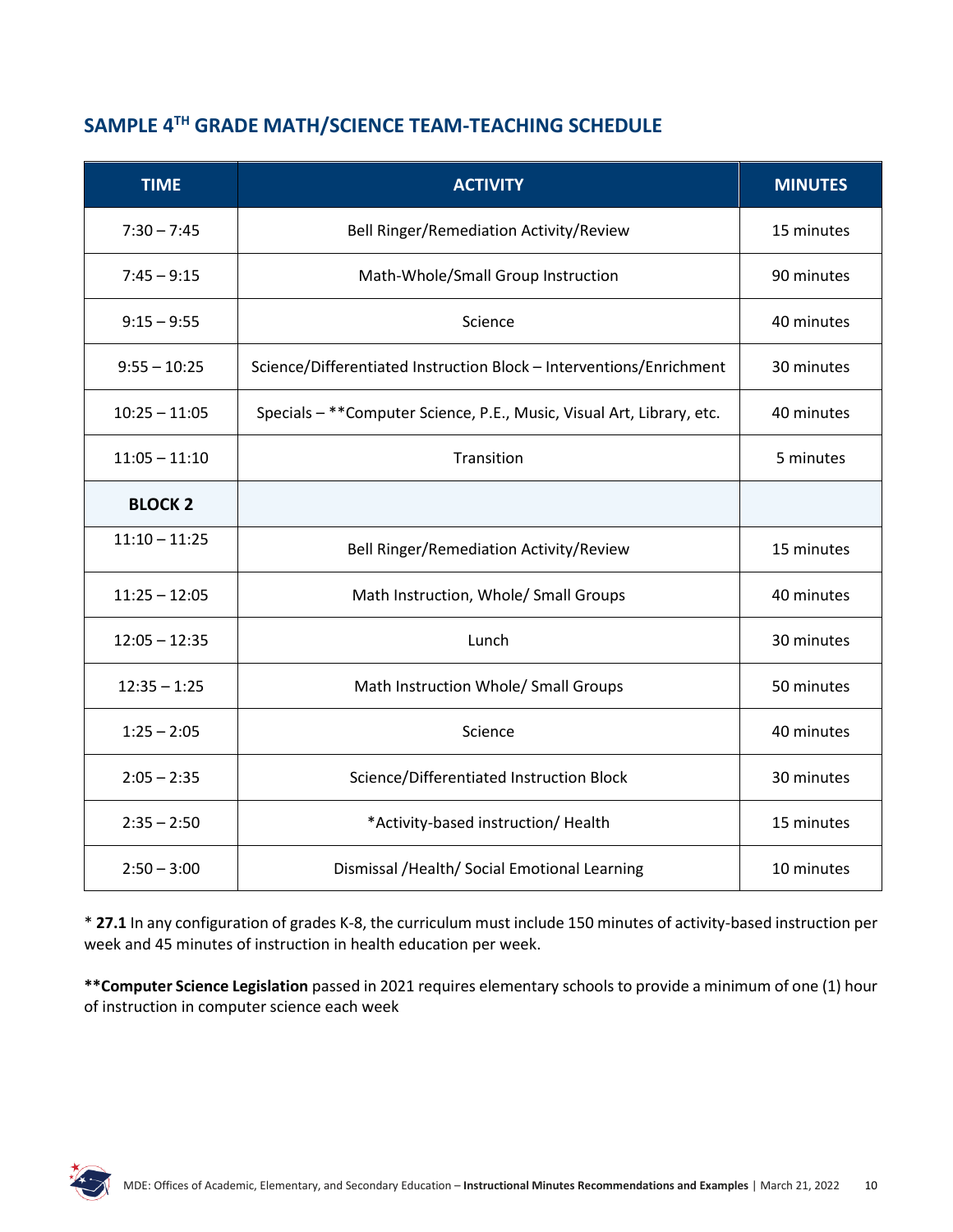## **SAMPLE 5TH GRADE ELA/SS TEAM-TEACHING SCHEDULE**

| <b>TIME</b>     | <b>ACTIVITY</b>                                                      | <b>MINUTES</b> |
|-----------------|----------------------------------------------------------------------|----------------|
| $7:30 - 7:45$   | Bell Ringer/Remediation Activity/Review                              | 15 minutes     |
| $7:45 - 9:15$   | ELA/Literacy - Small Group Instruction, Writing, SS Integration      | 90 minutes     |
| $9:15 - 9:55$   | SS Integration                                                       | 40 minutes     |
| $9:55 - 10:25$  | SS Integration/Differentiated Instruction Block                      | 30 minutes     |
| $10:25 - 11:05$ | Specials -** Computer Science, P.E., Music, Visual Art, Library etc. | 40 minutes     |
| $11:05 - 11:10$ | Transition                                                           | 5 minutes      |
| <b>BLOCK 2</b>  |                                                                      |                |
| $11:10 - 11:25$ | Bell Ringer/Remediation Activity/Review                              | 15 minutes     |
| $11:25 - 12:05$ | ELA/Literacy - Small Group Instruction, Writing                      | 40 minutes     |
| $12:05 - 12:35$ | Lunch                                                                | 30 minutes     |
| $12:35 - 12:50$ | *Activity-based instruction, etc.                                    | 15 minutes     |
| $12:50 - 1:40$  | ELA/Literacy - Small Group Instruction, Writing, SS Integration      | 50 minutes     |
| $1:40 - 2:20$   | SS Integration                                                       | 40 minutes     |
| $2:20 - 2:50$   | SS Integration/Differentiated Instruction Block                      | 30 minutes     |
| $2:50 - 3:00$   | Dismissal/Health/Social Emotional Learning<br>10 minutes             |                |

\* **27.1** In any configuration of grades K-8, the curriculum must include 150 minutes of activity-based instruction per week and 45 minutes of instruction in health education per week.

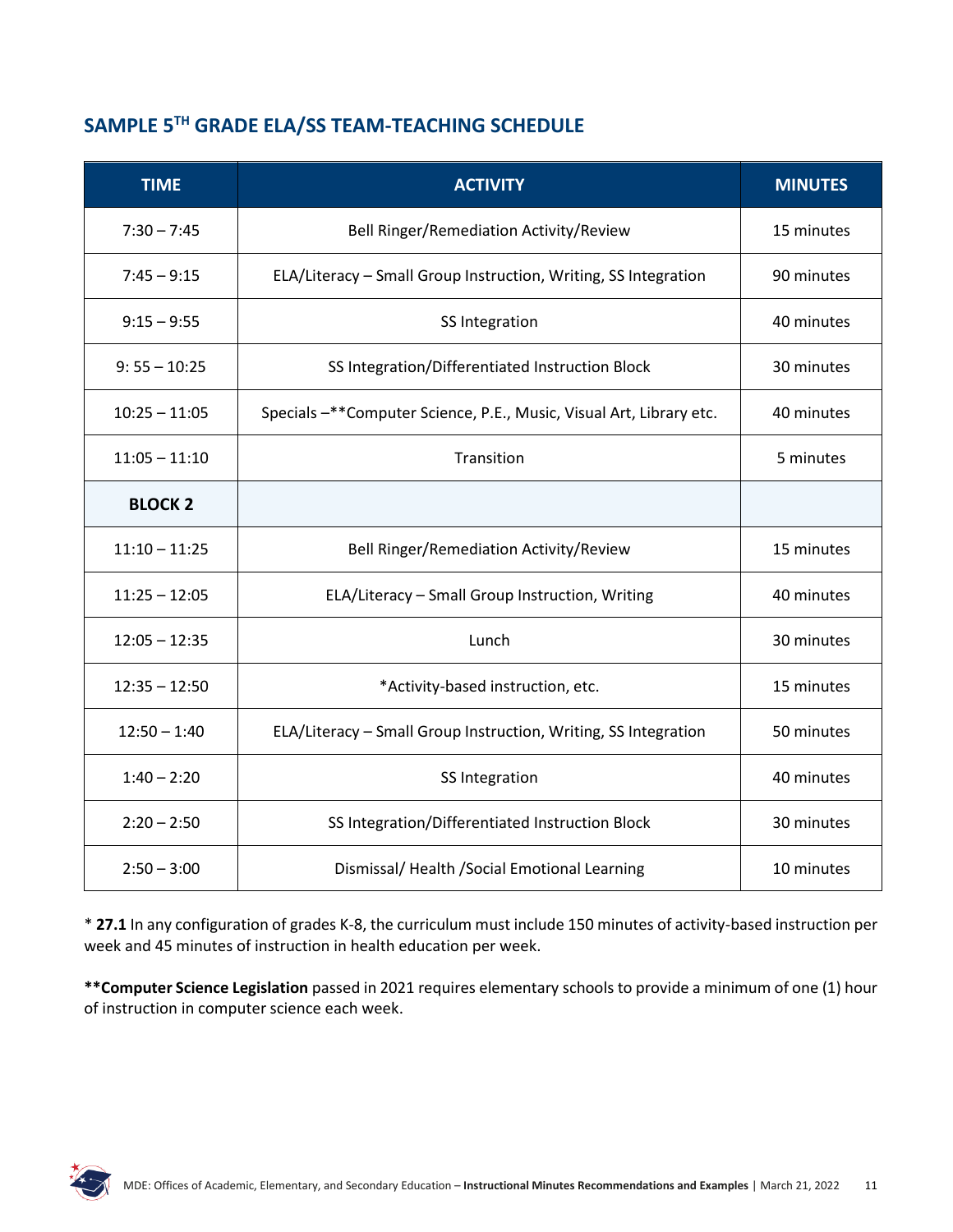## **SAMPLE 5TH GRADE MATH/SCIENCE TEAM-TEACHING SCHEDULE**

| <b>TIME</b>     | <b>ACTIVITY</b>                                                       | <b>MINUTES</b> |
|-----------------|-----------------------------------------------------------------------|----------------|
| $7:30 - 7:45$   | Bell Ringer/Remediation Activity/Review                               | 15 minutes     |
| $7:45 - 9:15$   | Math Instruction, Small Groups                                        | 90 minutes     |
| $9:15 - 9:55$   | Science                                                               | 40 minutes     |
| $9:55 - 10:25$  | Science/Differentiated Instruction Block- Intervention/Enrichment     | 30 minutes     |
| $10:25 - 11:05$ | Specials - ** Computer Science, P.E., Music, Visual Art, Library etc. | 40 minutes     |
| $11:05 - 11:10$ | Transition                                                            | 5 minutes      |
| <b>BLOCK 2</b>  |                                                                       |                |
| $11:10 - 11:25$ | Bell Ringer/Remediation Activity/Review                               | 15 minutes     |
| $11:25 - 12:05$ | Math Instruction, Whole / Small Groups                                | 40 minutes     |
| $12:05 - 12:35$ | Lunch                                                                 | 30 minutes     |
| $12:35 - 12:50$ | * Activity-based instruction, etc.                                    | 15 minutes     |
| $12:50 - 1:40$  | Math Instruction Whole/ Small Groups                                  | 50 minutes     |
| $1:40 - 2:20$   | Science                                                               | 40 minutes     |
| $2:20 - 2:50$   | Science / Differentiated Instruction Block                            | 30 minutes     |
| $2:50 - 3:00$   | Dismissal/Health/Social Emotional Learning                            | 10 minutes     |

\* **27.1** In any configuration of grades K-8, the curriculum must include 150 minutes of activity-based instruction per week and 45 minutes of instruction in health education per week.

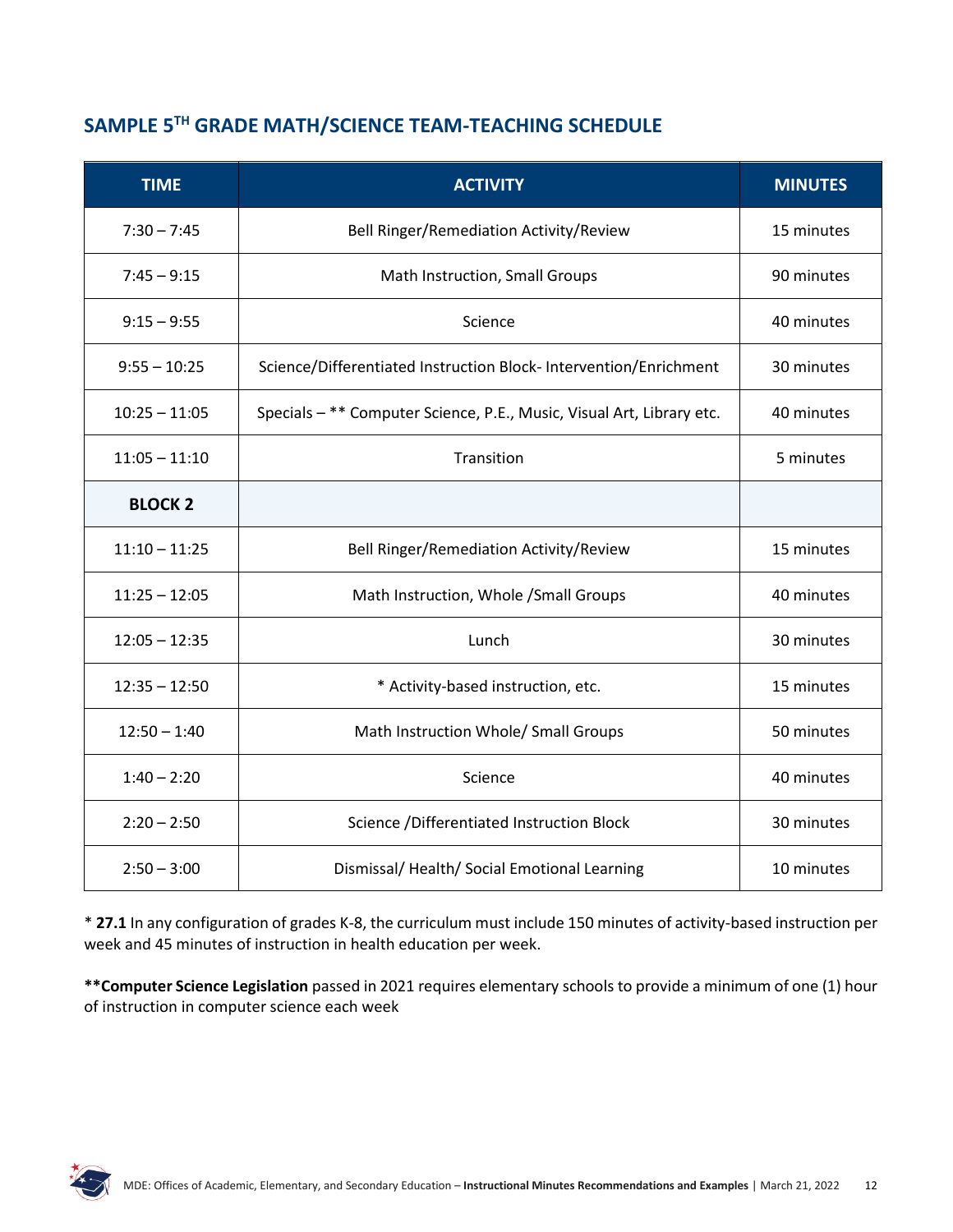## **SAMPLE SCHEDULES FOR GRADES 6-8 | SIX PERIOD SCHEDULE WITH 7:55 ARRIVAL TIME**

| <b>PERIOD</b>                           | <b>LENGTH</b> | <b>TIME</b>                                           | <b>GRADE 6</b> | <b>GRADE 7</b> | <b>GRADE 8</b> |
|-----------------------------------------|---------------|-------------------------------------------------------|----------------|----------------|----------------|
| Period 1                                | 65 min        | $8:15 - 9:20$                                         | <b>CORE</b>    | <b>CORE</b>    | <b>CORE</b>    |
| <b>Period 2</b>                         | 70 min        | $9:24 - 10:34$                                        | <b>CORE</b>    | <b>CORE</b>    | <b>CORE</b>    |
| Period 3                                | 90 min        | $10:38 - 12:08$                                       | <b>CORE</b>    | <b>CORE</b>    | <b>CORE</b>    |
| $1st$ lunch<br>$2nd$ lunch<br>3rd lunch |               | $10:34 - 10:59$<br>$11:09 - 11:34$<br>$11:43 - 12:08$ |                |                |                |
| Period 4                                | 65 min        | $12:12 - 1:17$                                        | <b>CORE</b>    | <b>CORE</b>    | <b>CORE</b>    |
| Period 5                                | 65 min        | $1:21 - 2:26$                                         | <b>CORE</b>    | <b>CORE</b>    | <b>CORE</b>    |
| Period 6                                | 65 min        | $2:30 - 3:35$                                         | <b>CORE</b>    | <b>CORE</b>    | <b>CORE</b>    |

#### **NOTE: CORE Courses include English, Math, Science, Social Studies, Computer Science, and Health/Physical Education or the Arts will meet each day.**

**\*Computer Science-** Passed in 2021, each local school district shall provide that all middle schools in its school system offer instruction in foundations of computer science.

**\*13.2** The school district must ensure that during the academic school year a minimum of 140 hours of instruction is provided for each Carnegie unit of credit offered and 70 hours for each one-half (½) unit offered.

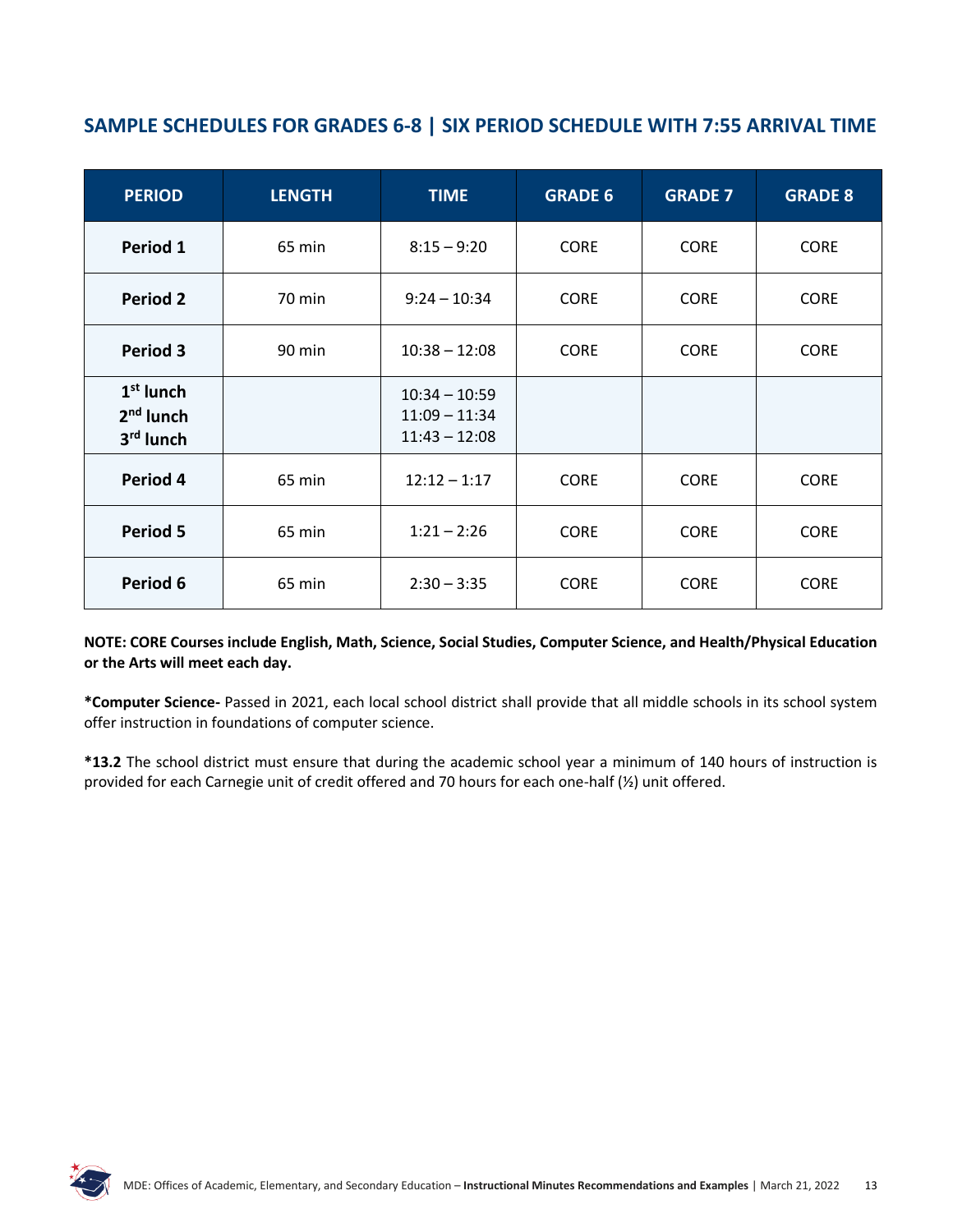## **SAMPLE SEVEN PERIOD SCHEDULE WITH 7:55 ARRIVAL TIME**

\*DI- Differentiated Instruction will be tied to English Language Arts

| <b>PERIOD</b>            | <b>LENGTH</b>    | <b>TIME</b>     | <b>GRADE 5</b>                         | <b>GRADE 6</b>                                                                    | <b>GRADE 7</b>             | <b>GRADE 8</b>                                               |
|--------------------------|------------------|-----------------|----------------------------------------|-----------------------------------------------------------------------------------|----------------------------|--------------------------------------------------------------|
| Period 1                 | $50 \text{ min}$ | $8:08 - 8:58$   | <b>CORE</b>                            | <b>CORE</b>                                                                       | <b>CORE</b>                | <b>CORE</b>                                                  |
| <b>Period 2</b>          | 50 min           | $8:58 - 9:48$   | <b>CORE</b>                            | <b>CORE</b>                                                                       | <b>CORE</b>                | Activity/Specials                                            |
| Period 3                 | 50 min           | $9:48 - 10:38$  | Activity/Specials                      | <b>CORE</b>                                                                       | <b>CORE</b>                | <b>CORE</b>                                                  |
| <b>Period</b><br>4/Lunch | 77 min           | $10:38 - 11:55$ | Recess<br>$(10:38 - 10:50)$<br>Lunch   | Recess<br>$(10:38 - 10:50)$<br>Lunch                                              | $(10:38 - 11:28)$          | DI Block (50 min)   DI Block (50 min)  <br>$(10:38 - 11:28)$ |
|                          |                  |                 | $(10:50 - 11:15)$<br>$(11:15 - 11:55)$ | $(10:50 - 11:15)$<br>DI Block (40 min)   DI Block (40 min)  <br>$(11:15 - 11:55)$ | Lunch<br>$(11:28 - 11:55)$ | Lunch<br>$(11:28 - 11:55)$                                   |
| <b>Period 5</b>          | 50 min           | $11:55 - 12:45$ | <b>CORE</b>                            | <b>CORE</b>                                                                       | Activity/Specials          | <b>CORE</b>                                                  |
| Period 6                 | 50 min           | $12:45 - 1:35$  | <b>CORE</b>                            | Activity/Specials                                                                 | <b>CORE</b>                | <b>CORE</b>                                                  |
| Period 7                 | 50 min           | $1:35 - 2:25$   | <b>CORE</b>                            | <b>CORE</b>                                                                       | <b>CORE</b>                | <b>CORE</b>                                                  |

**NOTE: CORE Courses include English, Math, Science, Social Studies, Computer Science, and Activity/Specials-Health/Physical Education or the Arts will meet each day.**

**\*Computer Science-** Passed in 2021, each local school district shall provide that all middle schools in its school system offer instruction in foundations of computer science.

**\*13.2** The school district must ensure that during the academic school year a minimum of 140 hours of instruction is provided for each Carnegie unit of credit offered and 70 hours for each one-half (½) unit offered.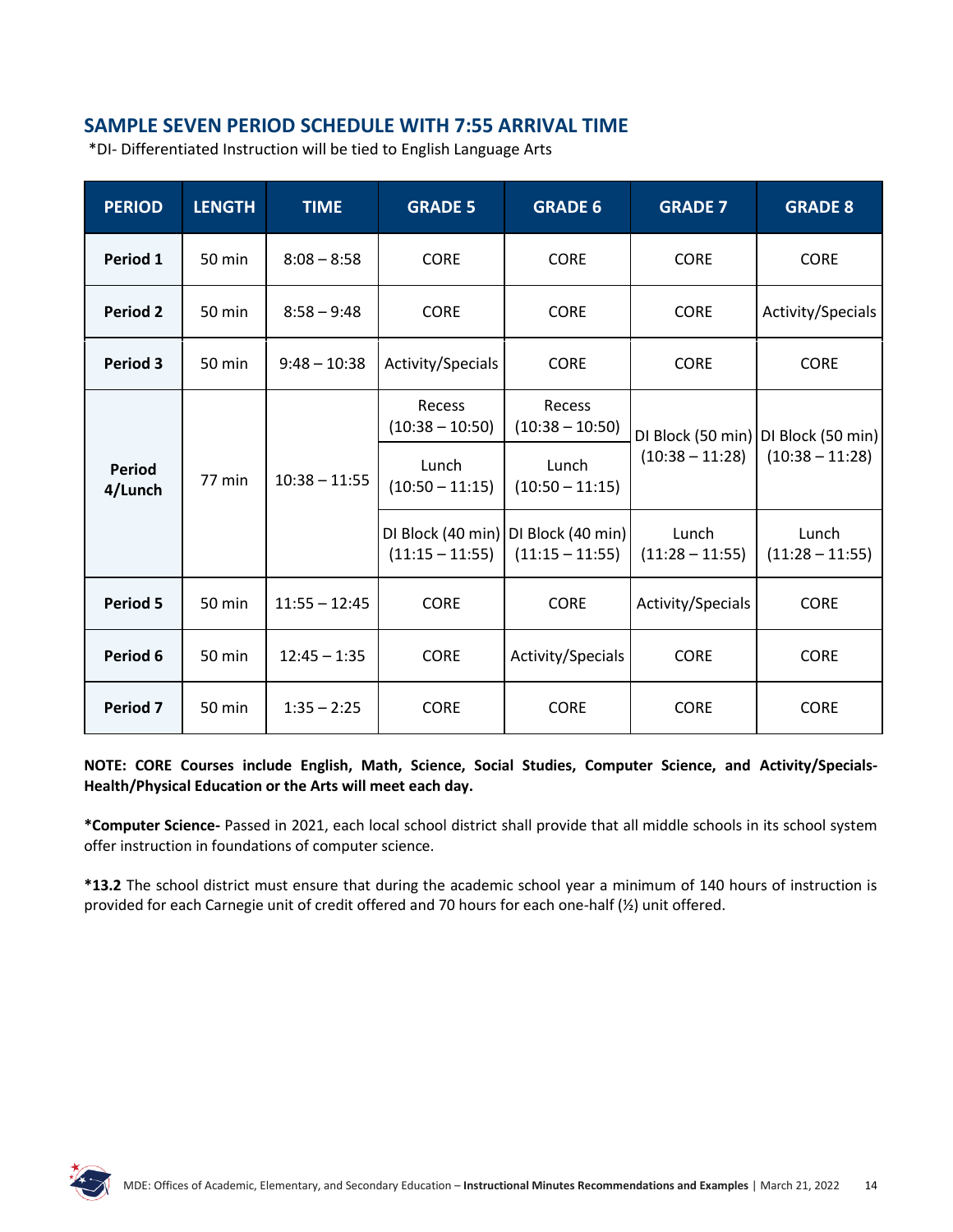## **SAMPLE 100-MINUTE BLOCKS A/B SCHEDULE**

Students may be scheduled for a total of 7 subjects that will meet over the course of two days. English would be double blocked so students would have daily English/Language Arts instruction.

#### **\*A STUDENT'S SCHEDULE MAY LOOK LIKE THE FOLLOWING:**

| A-DAY |                       | <b>B-DAY</b> |                               |  |
|-------|-----------------------|--------------|-------------------------------|--|
| $A-1$ | English/Language Arts | $B-1$        | English/Language Arts         |  |
| $A-2$ | Math                  | $B-2$        | <b>Social Studies</b>         |  |
| $A-3$ | Elective (PE)         | $B-3$        | Elective (Arts, Intervention) |  |
| A-4   | Science               | $B-4$        | <b>Computer Science</b>       |  |

#### **ARRIVAL: 7:10 – 7:25**

| 1st Block             | $7:30 - 9:10$ (100 minutes)                                           |
|-----------------------|-----------------------------------------------------------------------|
| 2 <sup>nd</sup> Block | $9:13 - 10:53$ (100 minutes)                                          |
| 3rd Block             | $10:56 - 1:00$ pm (100 minutes plus 24 minutes for lunch<br>rotation) |
| 4 <sup>th</sup> Block | $1:04 - 2:44$ pm (100 minutes)                                        |
| *Double Block ELA     | ELA will meet each day                                                |

**NOTE: CORE Courses include English, Math, Science, Social Studies, Computer Science, and Health/Physical Education or the Arts will meet each day.**

**\*Computer Science-** Passed in 2021, each local school district shall provide that all middle schools in its school system offer instruction in foundations of computer science.

**\*13.2** The school district must ensure that during the academic school year a minimum of 140 hours of instruction is provided for each Carnegie unit of credit offered and 70 hours for each one-half (½) unit offered